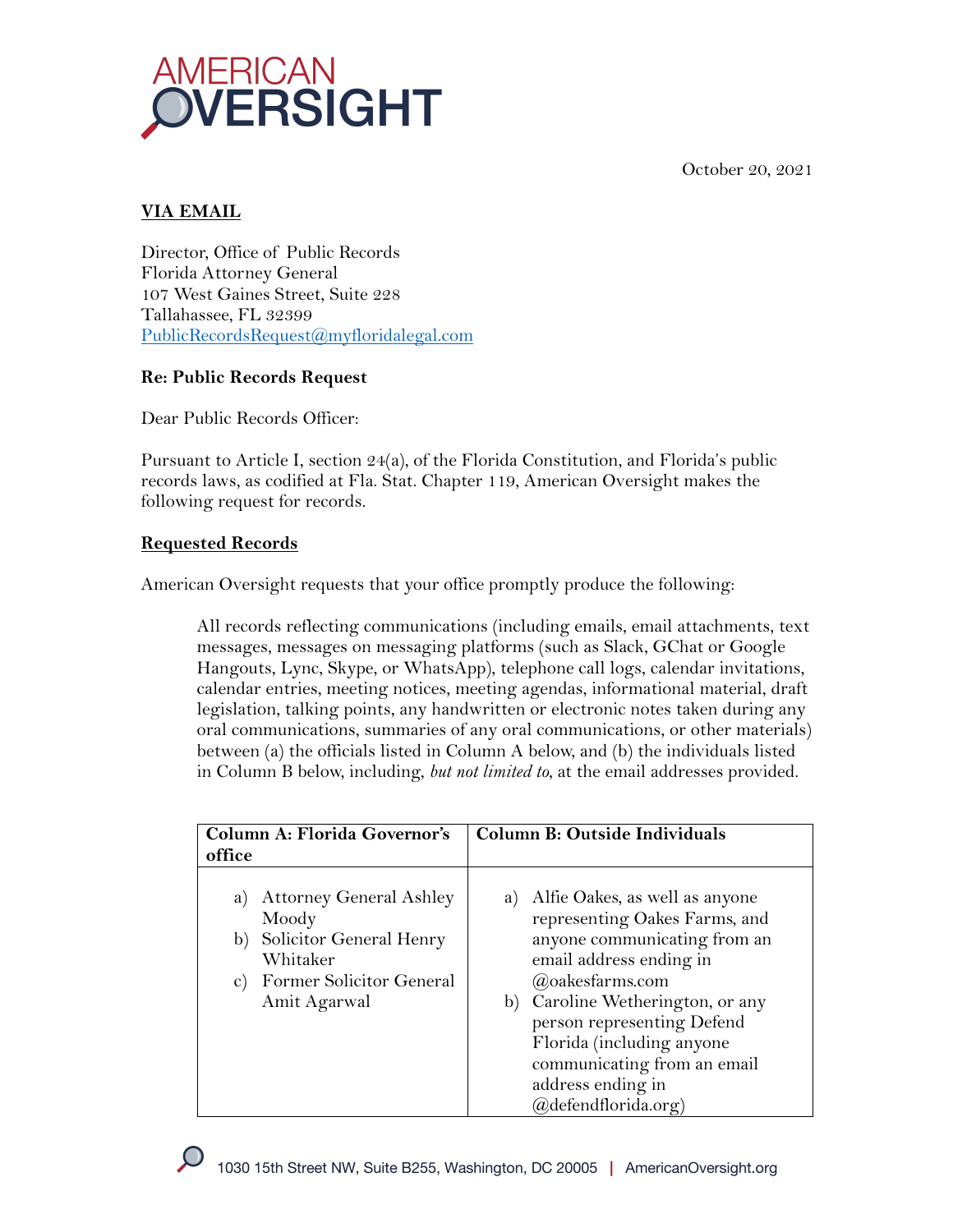| $\mathbf{c})$          | Raj Doraisamy, or anyone                                                  |
|------------------------|---------------------------------------------------------------------------|
|                        | communicating on behalf of                                                |
|                        | Defend Our Union                                                          |
|                        | $(Qd$ efendourunion.org)                                                  |
|                        | d) Katherine Ann Christy                                                  |
|                        | (katherine@florida-capital.com)                                           |
| $\mathbf{e})$          | Kevin Jessip                                                              |
|                        | (kevinjessip@gmail.com)                                                   |
| f                      | Cleta Mitchell (including, but not                                        |
|                        | limited to, cleta@cletamitchell.com,                                      |
|                        | cmitchell@foley.com, or email                                             |
|                        | addresses ending in                                                       |
|                        | @bradleyfdn.org)                                                          |
|                        | g) Patrick Byrne, or anyone                                               |
|                        | communicating on behalf of the                                            |
|                        | America Project (including anyone                                         |
|                        | communicating from an email                                               |
|                        | address ending in                                                         |
|                        | @americaproject.com)                                                      |
|                        | h) Kenneth Blackwell                                                      |
|                        | (kennethblackwell693@gmail.com),                                          |
|                        | Hogan Gidley, or anyone                                                   |
|                        | communicating on behalf of                                                |
|                        | America First Policy Institute                                            |
|                        | (Qamericafirst policy.com)                                                |
| i)                     | Phil Waldron                                                              |
|                        | (p@bonfiresearch.org or                                                   |
|                        | phil@onewarrior.com) James Keet                                           |
|                        | Lewis <u>(keet@jkeetlewis.com</u> ), Russ                                 |
|                        | Ramsland, or anyone                                                       |
|                        | communicating on behalf of Allied                                         |
|                        | Security Operations Group                                                 |
|                        | including anyone communicating                                            |
|                        | from an email address ending in                                           |
|                        | ( <i>Qalliedsecurityspecialops.us</i> )                                   |
| j)                     | Jovan Hutton Pulitzer (including,                                         |
|                        | but not limited to, from the email                                        |
|                        | address                                                                   |
|                        | jovanhuttonpulitzer@gmail.com)                                            |
| $\bf k$                | Lin Wood (including, but not                                              |
|                        | limited to, from the email address                                        |
|                        | <u>lwood@fightback.law</u> )                                              |
| $\left  \right\rangle$ | Shiva Ayyadurai (including, but not<br>limited to, from the email address |
|                        |                                                                           |
|                        | vashiva@vashiva.com)<br>m) Catherine Engelbrecht, or anyone               |
|                        | communicating on behalf of True                                           |
|                        | the Vote (@truethevote.org)                                               |
|                        |                                                                           |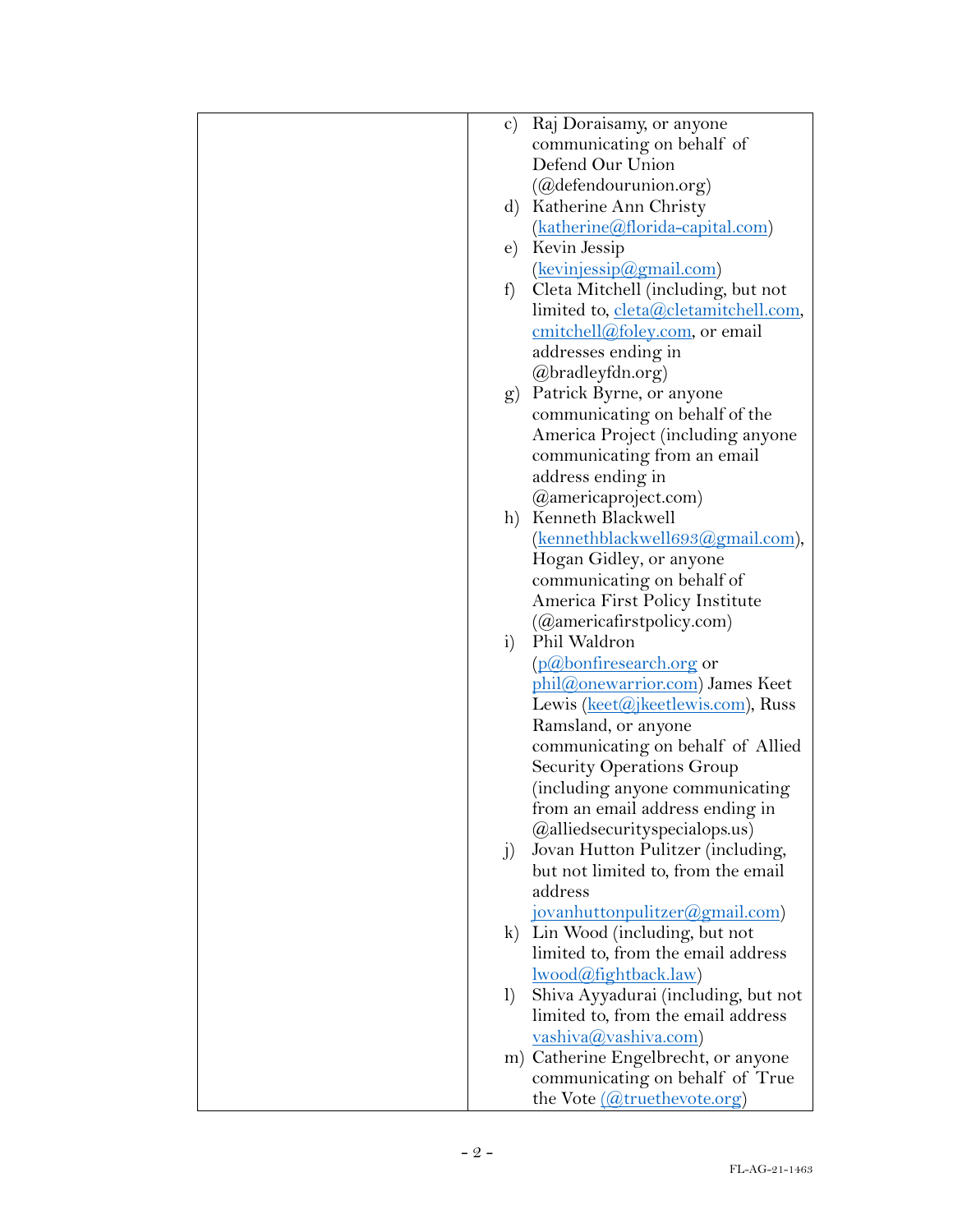| n) John Eastman                   |
|-----------------------------------|
| (jeastman@claremont.org)          |
| o) Former White House Chief of    |
| <b>Staff Mark Meadows</b>         |
| p) Former President Donald Trump, |
| or any person communicating on    |
| his behalf                        |
|                                   |

Please provide all responsive records from November 3, 2020, through the date the search is conducted.

Please notify American Oversight of any anticipated fees or costs in excess of \$100 prior to incurring such costs or fee.

American Oversight seeks all responsive records regardless of format, medium, or physical characteristics. In conducting your search, please understand the term "record" in its broadest sense, to include any written, typed, recorded, graphic, printed, or audio material of any kind. We seek records of any kind, including electronic records, audiotapes, videotapes, and photographs, as well as letters, emails, facsimiles, telephone messages, voice mail messages and transcripts, notes, or minutes of any meetings, telephone conversations or discussions. Our request includes any attachments to these records. **No category of material should be omitted from search, collection, and production.**

In addition, American Oversight insists that your agency use the most up-to-date technologies to search for responsive information and take steps to ensure that the most complete repositories of information are searched. American Oversight is available to work with you to craft appropriate search terms. **However, custodian searches are still required; your office may not have direct access to files stored in .PST files, outside of network drives, in paper format, or in personal email accounts.**

In the event some portions of the requested records are properly exempt from disclosure, please disclose any reasonably segregable non-exempt portions of the requested records. If it is your position that a document contains non-exempt segments, but that those non-exempt segments are so dispersed throughout the document as to make segregation impossible, please state what portion of the document is non-exempt, and how the material is dispersed throughout the document. If a request is denied in whole, please state specifically that it is not reasonable to segregate portions of the record for release.

Please take appropriate steps to ensure that records responsive to this request are not deleted by your office before the completion of processing for this request. If records potentially responsive to this request are likely to be located on systems where they are subject to potential deletion, including on a scheduled basis, please take steps to prevent that deletion, including, as appropriate, by instituting a litigation hold on those records.